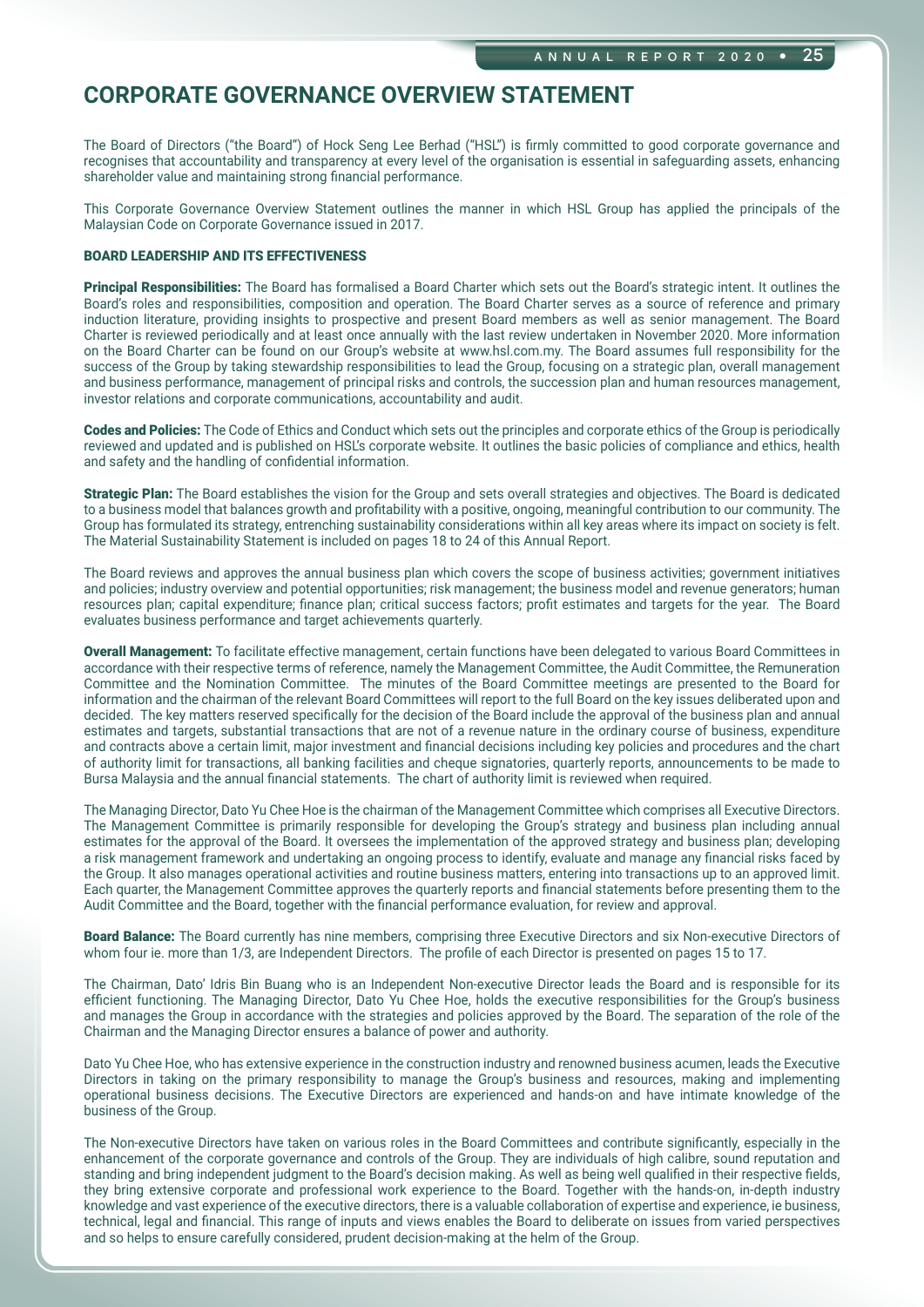Hock Seng Lee Enterprise Sdn Bhd, a substantial shareholder is represented by four board members while Permodalan Nasional Berhad (PNB), another substantial shareholder is represented by Dato' Jamaludin Bin Osman. There are four Independent Directors representing the interests of minority shareholders. The Nomination Committee reviews the performance of the directors annually and is of the view that the present board is effective and balanced with sufficient members and the right mix of skills and experience appropriate for informed and efficient decision making.

In line with the Malaysian Code on Corporate Governance issued in 2017, the tenure of an Independent Director should not exceed 9 years. Shareholders' approval will be sought at the AGM to retain any Independent Director who has served a consecutive 9-year period with justification. The Nomination Committee has assessed the independence of all Independent Directors including Dato' Haji Idris Bin Buang who has served as Independent Director of the Company for more than nine years. The Board concurred with the recommendation of the Nomination Committee that Dato' Haji Idris Bin Buang can continue to bring independent and objective judgments to board deliberations, without being subjected to undue influence, and recommended him to continue to act as Independent Director of the Company. The Board shall seek shareholders' approval to that effect at the coming AGM but shall not adopt 2 tier voting for the time being. The detailed justification to retain him as Independent Director is included in the Notes to the Notice of AGM.

Meetings: To facilitate time planning for the directors, a meeting calendar for all scheduled Board and Board Committee meetings is circulated to all directors at the beginning of each year. Additional meetings are held when urgent and important decision must be made in between scheduled Board and Board Committee meetings. The attendance details of the directors at Board and Board Committee meetings are as follows:

|                                                           | <b>Board of</b><br><b>Directors</b>              | <b>Management</b><br><b>Committee</b> | <b>Audit</b><br><b>Committee</b> | <b>Remuneration</b><br><b>Committee</b> | <b>Nomination</b><br><b>Committee</b> |
|-----------------------------------------------------------|--------------------------------------------------|---------------------------------------|----------------------------------|-----------------------------------------|---------------------------------------|
| <b>No. of meetings held</b>                               | 4                                                | 30                                    | 4                                |                                         | 1                                     |
|                                                           | Attendance at Board and Board Committee Meetings |                                       |                                  |                                         |                                       |
| <b>Executive Directors</b>                                |                                                  |                                       |                                  |                                         |                                       |
| Dato Yu Chee Hoe                                          | 4/4                                              | $30/30*$                              | n/a                              | 1/1                                     | n/a                                   |
| Lau Kiing Kang                                            | 3/4                                              | 30/30                                 | n/a                              | n/a                                     | n/a                                   |
| Tony Yu Yuong Wee                                         | 4/4                                              | 30/30                                 | n/a                              | n/a                                     | n/a                                   |
| <b>Non-executive Directors</b>                            |                                                  |                                       |                                  |                                         |                                       |
| Dato' Jamaludin Bin Osman                                 | 4/4                                              | n/a                                   | n/a                              | 1/1                                     | n/a                                   |
| Lau Kiing Yiing                                           | 4/4                                              | n/a                                   | 4/4                              | n/a                                     | 1/1                                   |
| <b>Independent Directors</b>                              |                                                  |                                       |                                  |                                         |                                       |
| Dato' Idris Bin Buang                                     | $4/4*$                                           | n/a                                   | 4/4                              | $1/1*$                                  | n/a                                   |
| <b>Wong Siu Hieng</b>                                     | 4/4                                              | n/a                                   | $3/3*$                           | n/a                                     | $n/a*$                                |
| Datu Sudarsono Bin Osman                                  | 4/4                                              | n/a                                   | 3/3                              | n/a                                     | n/a                                   |
| Datu Laura Lee Ngien Hion                                 | 4/4                                              | n/a                                   | n/a                              | n/a                                     | n/a                                   |
| Dr Chou Chii Ming (resigned 2.3.2020)                     | 4/4                                              | n/a                                   | 1/1                              | n/a                                     | $1/1*$                                |
| Tuan Abang Kashim Bin Abg Morshidi<br>(resigned 2.3.2020) | 4/4                                              | n/a                                   | 1/1                              | n/a                                     | 1/1                                   |

*\* chairman of the respective Board and Board committees*

Supply of Information: The Directors have unrestricted access to all information within the Group, whether in the capacity as a full Board, Board Committee or in their individual capacity, to enable them to discharge their duties. All directors are provided with notices with agenda and appropriate information 7 days prior to each meeting. This includes appropriate Board papers that identify and fairly address the affairs of the Group and the key issues of the respective meeting. Minutes on deliberations and conclusions on issues brought up are taken for all meetings of the Board and its committees and they are circulated to all directors.

The Board and its Board Committees have access to the senior management and to two experienced Company Secretaries who attend all Board and Board Committee meetings. The Company Secretaries are advisors to the Board ensure that all Board procedures, applicable rules and regulations are complied with. The Company Secretaries also ensure that discussions and deliberations at Board and Board Committee are properly minuted and decisions from the Board or Board Committee meetings are communicated to the management for action. The Company Secretaries keep themselves up to date on regulatory and statutory changes through attending conferences and seminars so that they are able to advise the Board effectively. The Board is satisfied with the performance and support provided by the Company Secretaries. The Board also seeks independent professional advice to discharge its duties effectively as and when necessary.

Re-election of Directors: A director (including the Managing Director) appointed by the Board must submit himself or herself for re-election at the next AGM following his or her appointment and at least every three years thereafter in accordance with the Company's Constitution. At least one-third of the Directors are required to retire by rotation each year.

At the forthcoming AGM, three directors, namely Dato' Jamaludin Bin Osman, Mr Lau Kiing Kang and Mr Mr Lau Kiing Yiing retire by rotation and are seeking re-election.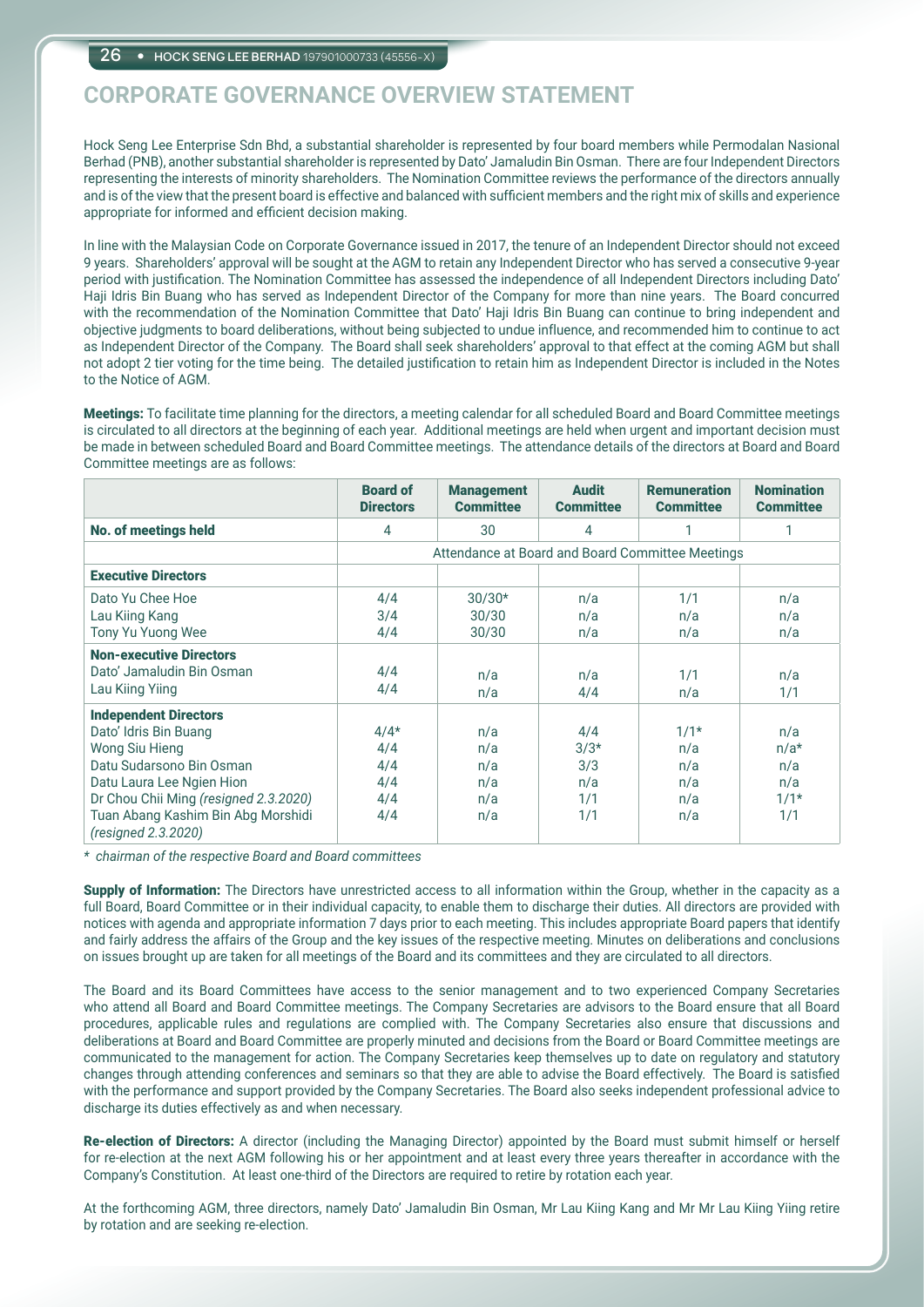Succession Planning and Human Resources Management: The Nomination Committee comprises three Non-executive Directors. It is led by Mr Wong Siu Hieng, the Senior Independent Non-executive Director identified by the Board. The Nomination Committee reviews the composition of the Board and the Board's Committees annually. The terms of reference of the Nomination Committee include, among others, recommending any new director nominee to the Board and Board Committees, taking into consideration the time commitment of the potential candidate and diversity in gender, ethnicity and age and assessing the performance of the Executive Directors on an on-going basis, both individually and as a Committee and Board based on the Key Performance Indicators ("KPI") set by the Board. This is done annually and examines the mix of skills, core competencies, character, experience, integrity and time commitment of the director concerned. The Nomination Committee also reviews the required skills and core competencies of Non-executive Directors as well as the independence of the Independent Directors annually. Any new nominations received will be reviewed and put to the Board, which makes all decisions on such appointments.

The Remuneration Committee comprises three directors of whom two are Non-executive Directors. It is led by Dato' Idris Bin Buang. The Remuneration Committee reviews the remuneration of the Directors annually and advises the Board accordingly. The determination of the remuneration packages of Executive Directors is approved by the full Board based on an approved remuneration and bonus matrix premised on the KPI set by the Board. The parameters of the KPI include the achievement of financial targets and revenue and profit growth. Individual Directors are required to abstain from deliberating and voting on their own remuneration. The fees and other remuneration for Non-executive Directors are recommended by the Board and approved by the shareholders of the Company at its AGM.

The Managing Director, together with the Executive Directors, ensures management of the highest standard in appointing, training, assessing and providing for succession. The Group maintains a strong organisation structure with a dynamic senior management team. The Group values its employees and strives to foster a caring atmosphere that nurtures career development and balances high expectations for productivity with respect and understanding for each individual.

Director's Remuneration: The remuneration package of each individual Executive Director is structured to reflect his or her experience, performance and scope of responsibilities. The bonuses for Executive Directors are linked to their performances, achievements on group financial targets and the net earnings growth of the Group. The Executive Directors are not paid any directors' fees.

At the last AGM, the shareholders approved the payment of Directors' fees of up to RM297,700 for the year 2020 and other remuneration of up to RM80,000 payable to Non-executive Directors.

Disclosure: The details of remuneration of the Directors for the Group and Company for the financial year ended 31 December 2020 are as follows:-

Aggregate remuneration of Directors categorised into appropriate components:

|                            | <b>Fees</b>   | <b>Salaries</b>          | <b>Bonuses</b> | <b>Others</b> | <b>Total Remuneration</b> |
|----------------------------|---------------|--------------------------|----------------|---------------|---------------------------|
|                            | <b>RM'000</b> | <b>RM'000</b>            | <b>RM'000</b>  | <b>RM'000</b> | <b>RM'000</b>             |
| <b>Executive Directors</b> | ٠             | 2,419                    | ٠              | 531           | 2,950                     |
| Non-executive Directors    | 361           | $\overline{\phantom{a}}$ |                | 34            | 395                       |
| <b>Total</b>               | 361           | 2.419                    | ۰              | 565           | 3,345                     |

Aggregate remuneration of each Director:

|                                                                | <b>Remuneration received from the Group</b> |
|----------------------------------------------------------------|---------------------------------------------|
| <b>Executive Directors</b>                                     | <b>RM'000</b>                               |
| Dato Yu Chee Hoe                                               | 1,542                                       |
| Lau Kiing Kang                                                 | 781                                         |
| Tony Yu Yuong Wee                                              | 628                                         |
| <b>Non-executive Directors</b>                                 |                                             |
| Dato' Idris Bin Buang                                          | 77                                          |
| Dato' Jamaludin Bin Osman                                      | 45                                          |
| Datu Sudarsono Bin Osman                                       | 56                                          |
| Datu Laura Lee Ngien Hion                                      | 55                                          |
| Wong Siu Hieng                                                 | 59                                          |
| Lau Kiing Yiing                                                | 57                                          |
| Dr Chou Chii Ming (resigned on 2.3.2020)                       | 21                                          |
| Tuan Hj Abang Kashim Bin Abang Morshidi (resigned on 2.3.2020) | 8                                           |
| Datu Sarudu Bin Hoklai (vacated on 21.2.2020)                  | 16                                          |
| <b>Total</b>                                                   | 3,345                                       |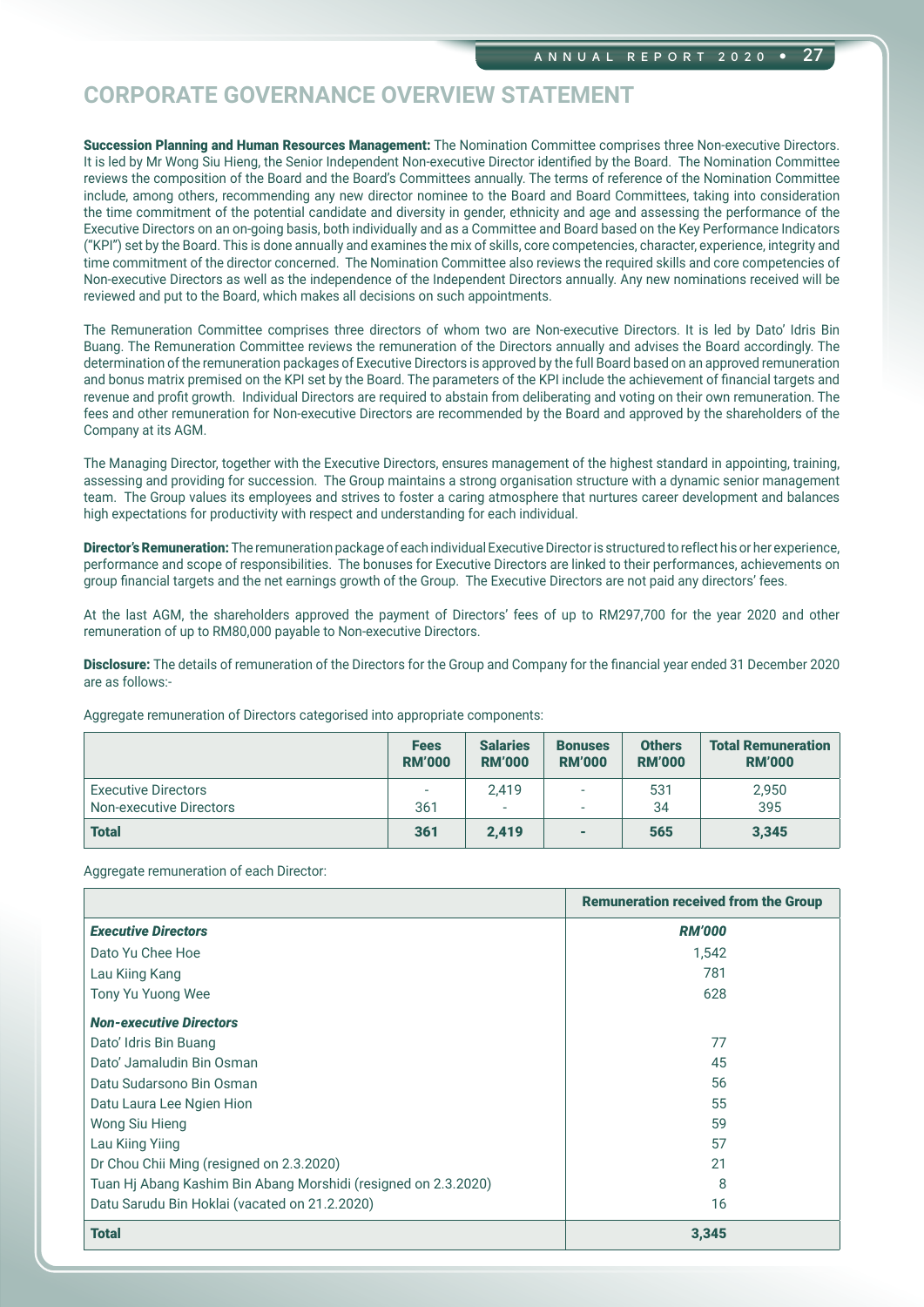Training and Development: All Directors have completed the mandatory accreditation programme. All directors are encouraged to keep abreast of trends through general economic, corporate governance, regulatory, industry and technical development seminars.

The Nomination Committee conducts an annual review of the training needs of directors. During the year, the Directors have attended various training programmes to enhance their knowledge and expertise and they are briefed by the management on their respective areas with updates provided on new regulations, changes in laws and accounting standards. Conferences, seminars and training programmes attended by the Directors are as follows:

#### Training Programmes attended:

| <b>Directors</b>           | <b>Conferences/Seminars/Training Programme attended</b>                                                         |
|----------------------------|-----------------------------------------------------------------------------------------------------------------|
| Dato' Haji Idris Bin Buang | Cyber Intelligence Asia 2020<br>÷.                                                                              |
| Dato Yu Chee Hoe           | Briefing on the new Section 17A Mandatory Accreditation Programme (MAP) for Directors of PLCs                   |
| Lau Kiing Kang             | What every contractor should consider before giving Notice of Arbitration<br>Practical drone technique training |
| Tony Yu Yuong Wee          | What every contractor should consider before giving Notice of Arbitration                                       |
| Dato' Jamaludin Bin Osman  | No formal seminars attended but Dato' keeps himself up to-date through reading and research                     |
| Datu Sudarsono Bin Osman   | - No formal seminars attended but Datu keeps himself up to-date through reading and research                    |
| Datu Laura Lee Ngien Hion  | - No formal seminars attended but Datu keeps himself up to-date through reading and research                    |
| Wong Siu Hieng             | - No formal seminars attended but Mr Wong keeps himself up to-date through reading and research                 |
| Lau Kiing Yiing            | Tax budget seminar 2021                                                                                         |

### AUDITS AND RISK MANAGEMENT

Financial Reporting: In presenting the annual audited financial statements and the quarterly reports to shareholders, the Board aims to present a balanced and understandable assessment of the Group's financial position and prospects and ensures that the financial results are released to Bursa Malaysia Securities Berhad within the required timeframe.

Statement on Directors' Responsibility for Preparing the Annual Audited Financial Statements: The Directors are responsible for and ensure that the financial statements give a true and fair view of the state of affairs of the Company and of the Group as at the end of the accounting period and of the results of their operations and of their cash flows for the financial year ending on that date.

The Directors are responsible and took reasonable steps to ensure the maintenance of proper accounting and other records and internal controls, the application of appropriate accounting policies and the safeguarding of the assets of the Group. The Directors are of the opinion that in preparing the financial statements for the year ended 31 December 2020, the Company has adopted appropriate accounting policies in accordance with the applicable financial reporting standards in Malaysia and the provision of the Companies Act, 2016 and that these are applied consistently and are supported by reasonable and prudent judgments and estimates.

Audit Committee: The Audit Committee assists the Board in the effective discharge of its responsibilities relating to financial reporting, corporate governance and corporate control. The composition of the Audit Committee meets the Main Market Listing Requirements whereby all members of the Audit Committee are Non-executive Directors, the majority of whom are Independent Directors and one member is a qualified accountant. The report of the Audit Committee is set out on pages 30 to 31.

**External Auditors:** The Audit Committee carries out assessment on the performance and remuneration of the external auditor before recommending their appointment to the Board. The Audit Committee as well as the Board has maintained a transparent, objective and professional relationship with the external auditors.

The Audit Committee reviews with the external auditors, their audit plan and the results of the audit including any recommendations arising. The report of the external auditors to members is set out on pages 91 to 94.

Risks Management and Internal Control System: The Managing Director, with the support of the risk managers who are various department heads, reviews the risks and exposures and the internal controls that are in place to mitigate such risks, at least annually. In the current economic climate, conscientious monitoring of market indicators, the industry climate and financial management issues is vital. Further details on risk management are set out in the Statement on Risk Management and Internal Control on page 32 of this Annual Report.